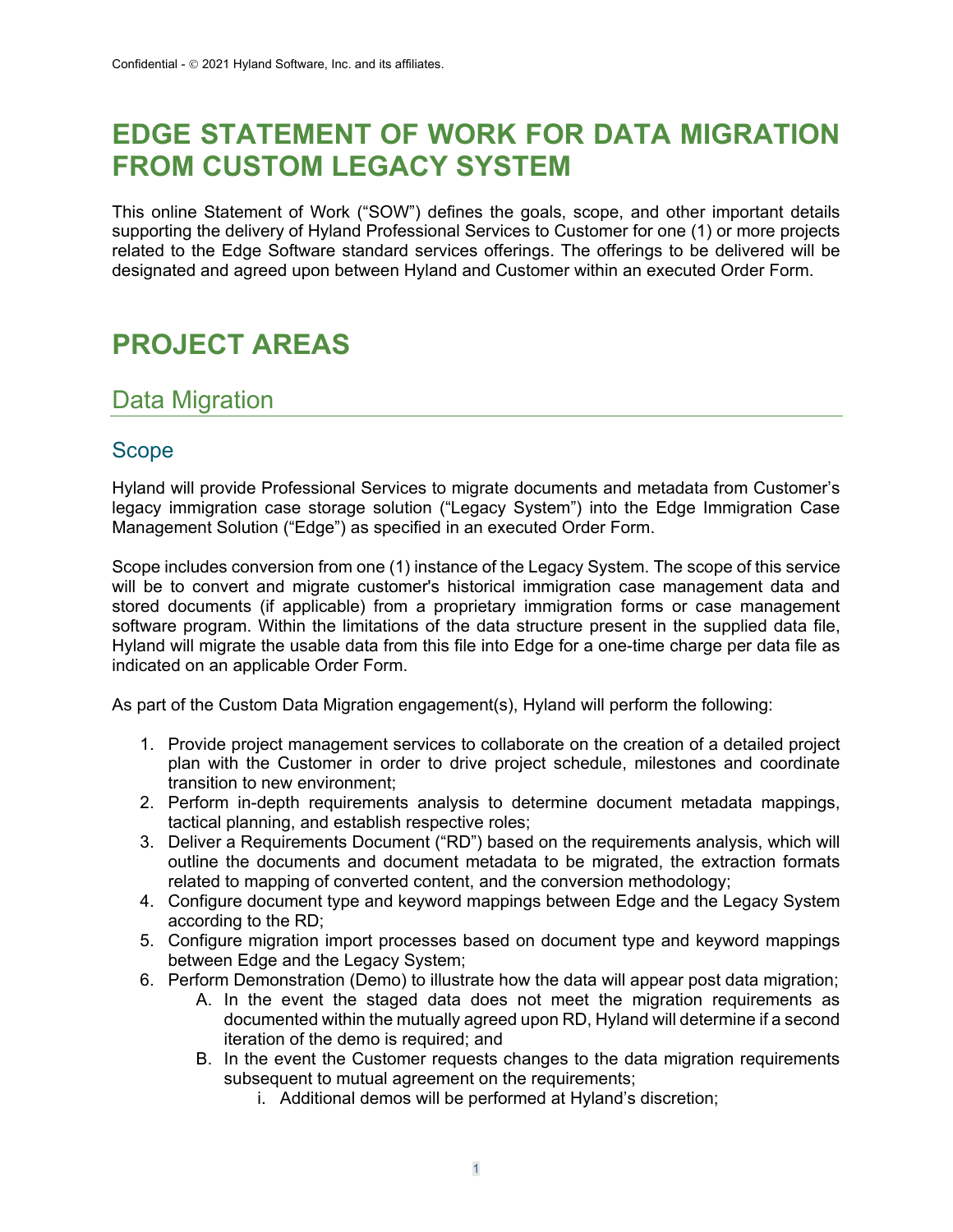- ii. Any additional Customer request(s) for demo will require an additional fee of \$2,000 per reiteration, to be applied through an approved Change Order executed via the standard Change Order process.
- 7. Convert single final export of Legacy System files and metadata into the Edge production system.

### **Assumptions**

- 1. Document Migration includes up to the number of data sets indicated on the applicable Order Form;
- 2. Legacy System contains a folder structure that typically defines both document types and metadata that will be used as keywords in Edge:
	- A. Only the first three (3) levels of the hierarchy will be considered in scope for such mapping.
- 3. The linkage between the metadata in the Legacy System databases and the physical files representing the pages of each document are identifiable within each Legacy System database;
- 4. Legacy System is hosted by a third-party vendor ("Vendor");
- 5. Customer will be responsible for coordinating and completing the extraction of Legacy System metadata and documents with Vendor;
- 6. Customer will be responsible for the delivery to Hyland of Legacy System document files and metadata:
	- A. Legacy System document files and metadata will be provided in an Excel, SQL, Immigrant Pro, or other industry-standard format;
	- B. The entire dataset will be provided along with any necessary foreign key linking relationships; and
	- C. No proprietary file types will be accepted.
- 7. Format of extracted Legacy System files will be natively supported by Edge such that no file format alterations will be required;
- 8. The production conversion will be performed in a single phase, as defined in the project plan, comprised of one (1) Bulk Load of documents;
	- A. All case data must be loaded.
- 9. Notwithstanding the above, migrated data is accepted on an "as-is" and "as-submitted" basis and subject to Customer User entry errors. Customer retains full responsibility for ensuring that data migration is accurate and correct. Data migration is limited to key fields as identified for each specific migration option and specific data on forms is not transferred in form-specific structure but is instead propagated to the central relational database that underlies Edge. As such, these migrated pieces of data are subject to verification by Customer and should not be relied upon prior to verification by Customer.

### **Exclusions**

The following items are considered out of scope for this engagement:

- 1. Data cleanup during the migration;
- 2. Access to the Edge system during data migration demo to validate and/or verify what has been imported;
- 3. Hardware support;
- 4. Operating support;
- 5. Web browser support;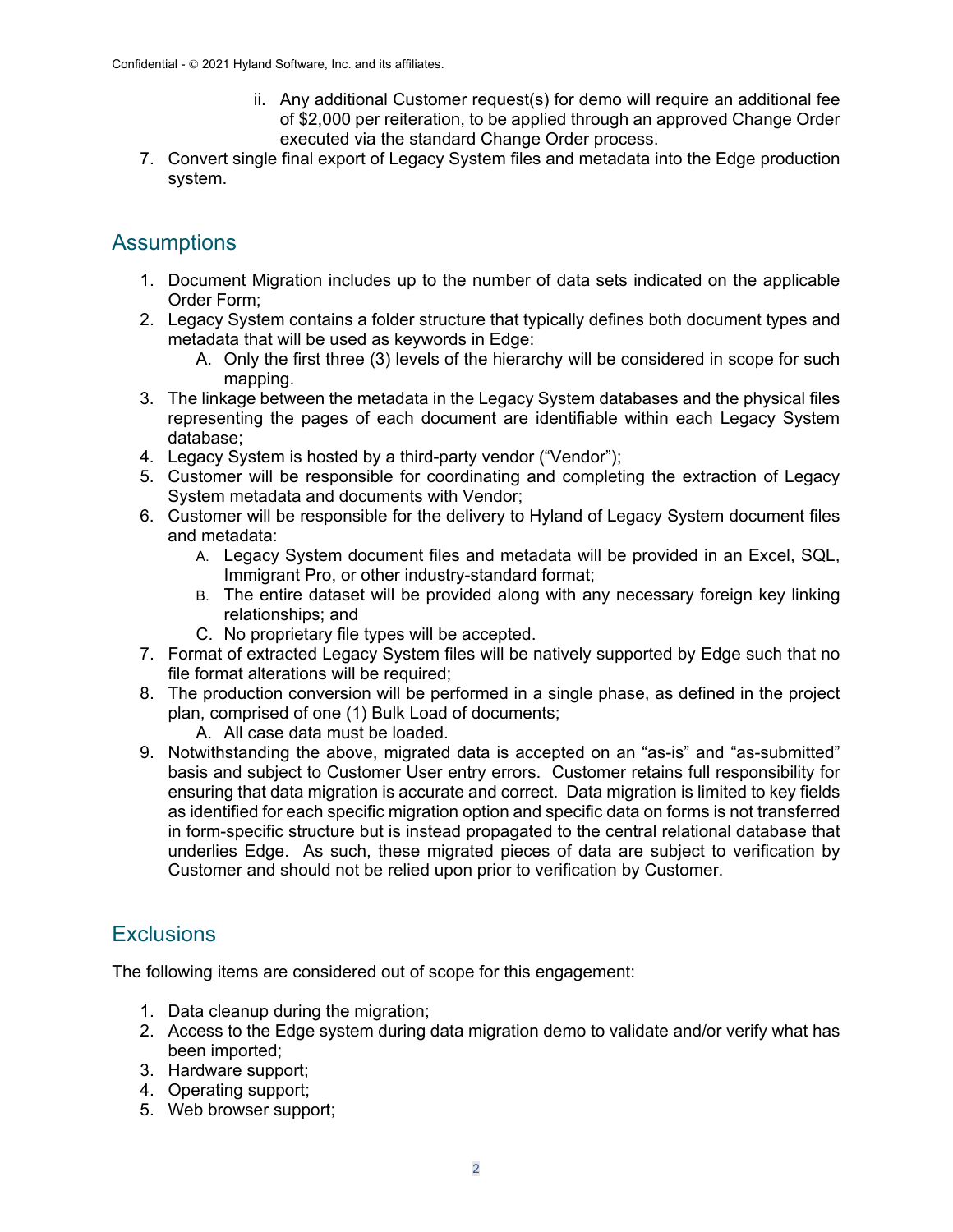- 6. Custom report creation;
- 7. General systems management;
- 8. Data validation or cleanup;
- 9. Verification or correction of errors that result from Customer data entry or procedural errors;
- 10. On or offsite training; and
- 11. Other services more properly covered under a separate engagement at the applicable hourly rate.

#### **Deliverables**

Requirements Document

Migration Project Closure Information

# **DELIVERABLE DESCRIPTIONS**

The following table provides an overview of the Hyland project deliverables. Please reference the specific Project Areas for a listing of the applicable deliverables.

| <b>Deliverable</b>                                                                                                                           |
|----------------------------------------------------------------------------------------------------------------------------------------------|
| <b>Project Schedule</b>                                                                                                                      |
| Delivered within the initiation phase; and                                                                                                   |
| Defines the major milestones and deliverables with corresponding planned completion dates.                                                   |
| <b>Requirements Document (RD)</b>                                                                                                            |
| Composed as a result of a completed migration discovery; describes detailed functional requirements for<br>the migration conversion project; |
| Includes mapping exceptions; and                                                                                                             |
| Upon approval by Customer Project Manager and Sponsor the project will move to the Test Migration.                                           |
| <b>Data Migration Demo</b>                                                                                                                   |
| Initial backup loaded into Edge.                                                                                                             |
| <b>Production Import</b>                                                                                                                     |
| Detailed plan for the production conversion;                                                                                                 |
| Customer-provided final backup; and                                                                                                          |
| Includes activities, owners, and dates/timing as well as change control procedures and<br>kev<br>dependencies.                               |
| <b>Migration Project Closure Information</b>                                                                                                 |

Signifies completion of activity on the migration project.

# **KEY ASSUMPTIONS**

The following are key assumptions that impact the success of the Professional Services, and are applicable to all Project Areas unless otherwise noted: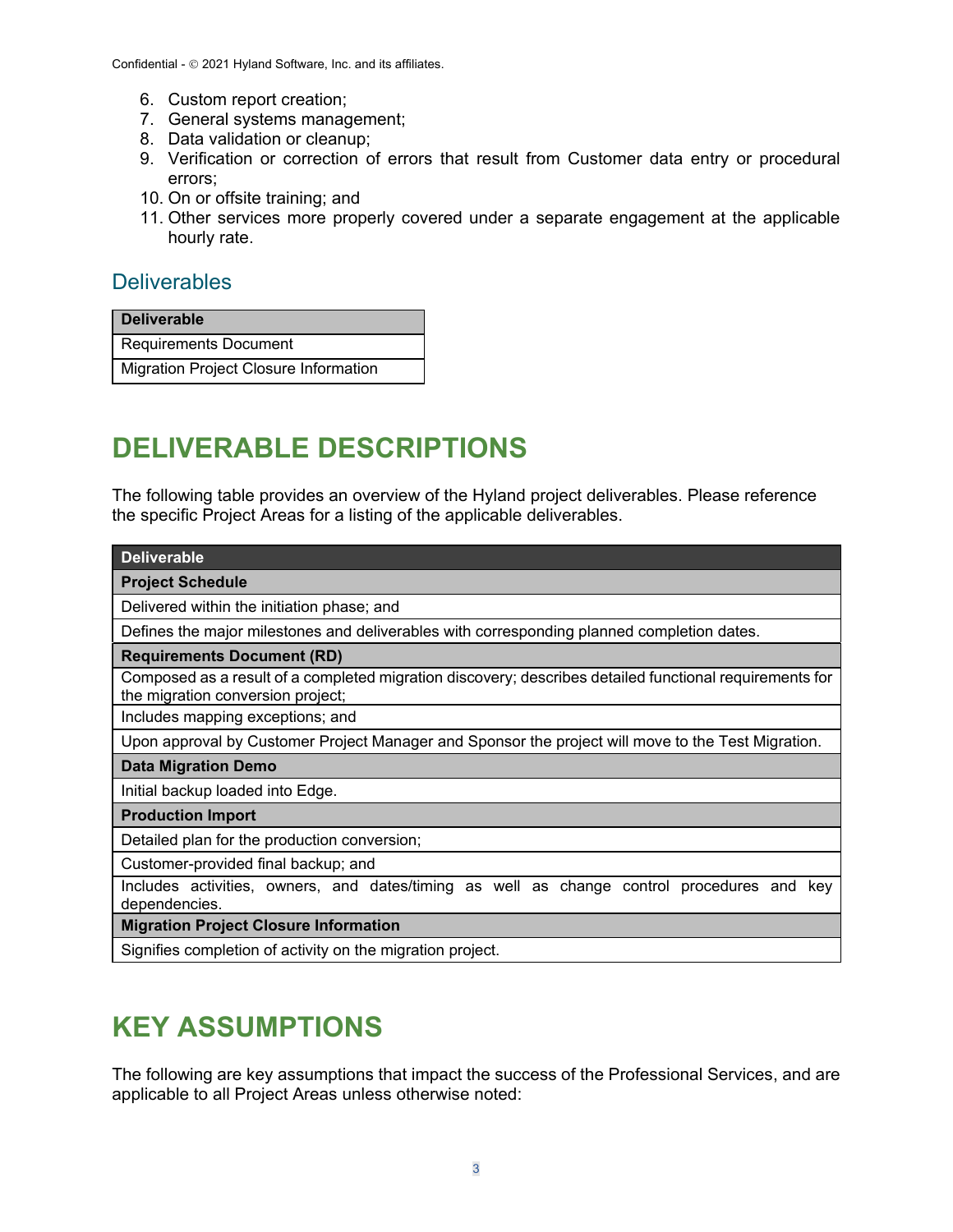### **General**

- 1. Hyland will provision and maintain the Edge non-production and production environments required for the solution(s) defined herein within the Amazon Web Services data center hosting the solution;
	- a. The hosted Edge environment(s) will leverage the latest version of Edge.
- 2. Project start date(s) are subject to a mutually agreed upon schedule after execution of an applicable Order Form;
- 3. Professional Services will be delivered utilizing Hyland's standard implementation methodology;
- 4. Professional Services will be provided remotely from Hyland offices:
- 5. When providing remote services, Hyland and Customer will discuss generally acceptable working hours and take into consideration time zone differences. Issues deemed as noncritical will only be addressed during normal business hours.
- 6. Upon mutual agreement between Hyland and Customer, the Requirements Document (RD) replaces any previous form of scope or solution proposal and becomes the then current project scope. Any changes to the scope per the RD may require review and reestimation of the work effort, timeline, and pricing to deliver, and, based on such review and re-estimation, Hyland will determine whether the Project Change Control Process is required;
- 7. Each project is intended to be implemented in a timeframe of contiguous weeks. Scheduling delays that impact the project timeline will result in changes to project costs;
- 8. Each deliverable created will use Hyland's standard deliverable templates. Customer requested changes to deliverable templates may increase project costs or introduce timeline delays; and
- 9. After execution of an Order Form, all changes to the services will be processed with an authorized change order unless otherwise agreed to in writing by both Hyland and Customer.

### Migration-Specific

- 1. Hyland will not be responsible for:
	- A. Verifying the correctness or integrity of document metadata, or the quality of image files associated with the Legacy System; or
	- B. Enhancing or modifying such documents or document metadata, (e.g., rotating documents, enhancing image quality, or correcting metadata).

## **CUSTOMER OBLIGATIONS**

To facilitate Hyland's execution of the Professional Services, Customer agrees, at a minimum, to the following obligations. The parties acknowledge and agree that failure to meet the responsibilities noted will likely affect project duration, cost and/or quality in the execution and completion of Professional Services.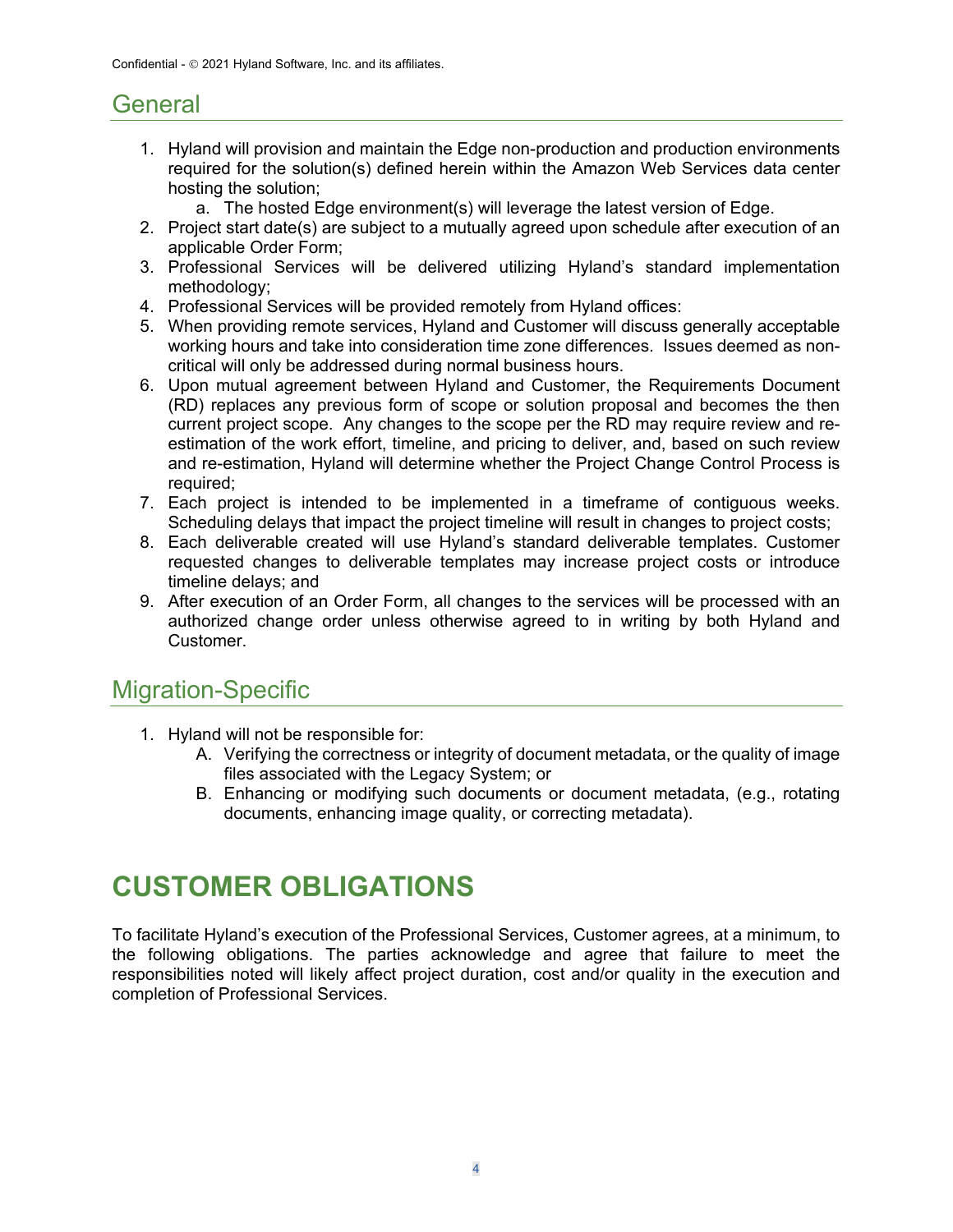### General

### Project Personnel

- 1. Customer will assign a project sponsor, who will be actively involved in the project(s) and is the final escalation point for all issues and decisions:
	- A. The project sponsor will also ensure that the appropriate Customer personnel are assigned and made available to execute the project(s) successfully.
- 2. Customer will assign a project manager, who will act as a single point of contact for the Hyland project team and whose responsibilities include, but are not limited to, the following:
	- A. Managing all customer obligations as defined herein; and
	- B. Coordinating all key departmental decision makers, technical experts, subject matter experts, end user representatives, third party software application resources and project sponsorship.
- 3. Customer will engage the appropriate business process owners to the project(s), as well as subject matter experts, who are thoroughly knowledgeable about the current business practices in their respective areas and who are capable of performing their assigned project roles:
	- A. Business process owners and subject matter experts will be required to attend and contribute to all project meetings to which they have been invited for the duration of the project(s).
- 4. Customer will make reasonable efforts to maintain consistent resources throughout the project(s):
	- A. Any anticipated changes to the core team must be communicated in writing within five (5) business days unless termination or illness is the result of the change.

### Project Management

- 1. Customer will review all deliverables in accordance with the agreed upon plan. Failure to respond where needed within the designated timelines may result in project delays, loss of resources, and incorporation of the Project Change Control Process; and
- 2. Customer will execute timely decision-making, completion of all deliverables and action items and resolution of issues throughout the course of the project(s).

## Migration Specific

- 1. Sign-off on the Project Charter that outlines the scope, objectives, critical success factors, assumptions and constraints of the project;
- 2. Identify document type and keyword mappings between the Legacy System and Edge;
- 3. Provide written Go / No-Go decision within the time period defined in the mutually agreed upon project plan to initiate the production migration;
- 4. Identify cutoff dates for the final production migration of static documents and metadata in Legacy System application;
- 5. Review and provide confirmation of closure of project; and
- 6. Report any errors during the warranty period as defined:
	- A. An error is defined as a defect in migration code that causes migrated documents or case data not to meet requirements;
	- B. New or changed requirements after the conversion is complete will be scoped as a new services engagement;